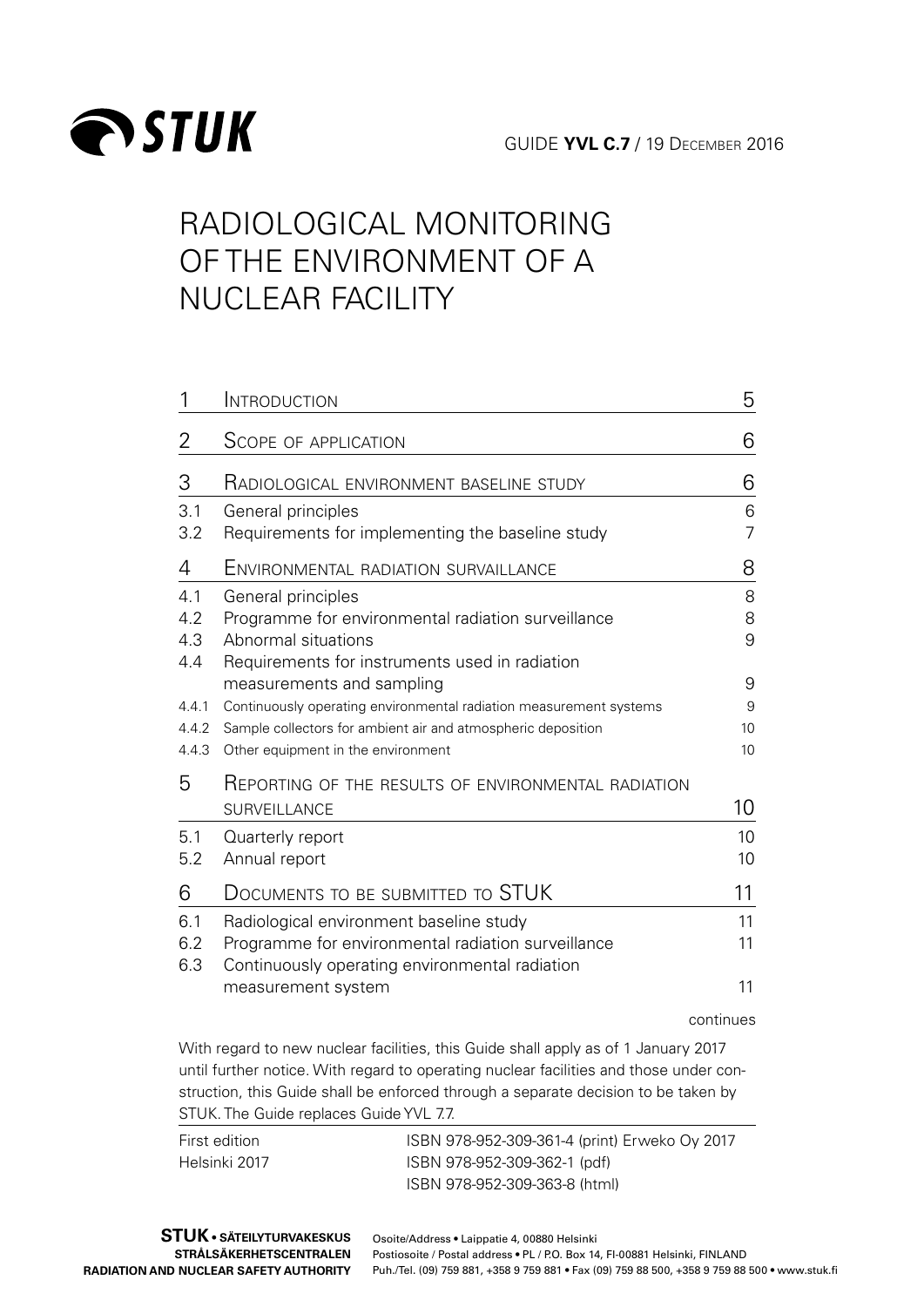| REGULATORY OVERSIGHT BY THE RADIATION AND |  |                                                                                                                                                                                                                                                                    |    |
|-------------------------------------------|--|--------------------------------------------------------------------------------------------------------------------------------------------------------------------------------------------------------------------------------------------------------------------|----|
|                                           |  | <b>NUCLEAR SAFETY AUTHORITY</b>                                                                                                                                                                                                                                    |    |
|                                           |  | APPENDIX A EXAMPLE OF A MEASUREMENT PROGRAMME FOR A<br>BASELINE STUDY OF ENVIRONMENTAL RADIOACTIVITY, TO<br>BE COMPLETED BEFORE THE OPERATION OF A NUCLEAR<br>POWER PLANT, AND WHICH THE LICENSEE SHALL BEGIN<br>IN GOOD TIME BEFORE THE OPERATION OF THE FACILITY |    |
|                                           |  |                                                                                                                                                                                                                                                                    | 14 |
|                                           |  | <b>APPENDIX B MINIMUM REQUIREMENTS FOR A NUCLEAR POWER</b><br>PLANT'S PROGRAMME OF ENVIRONMENTAL RADIATION<br>SURVEILLANCE, IMPLEMENTED BY THE LICENSEE                                                                                                            | 16 |
|                                           |  | APPENDIX C EXAMPLES OF ASPECTS THAT THE LICENSEE SHALL<br>CONSIDER WHEN ANALYSING THE RESULTS OF<br>ENVIRONMENTAL RADIATION MONITORING OF<br>A NUCLEAR POWER PLANT                                                                                                 |    |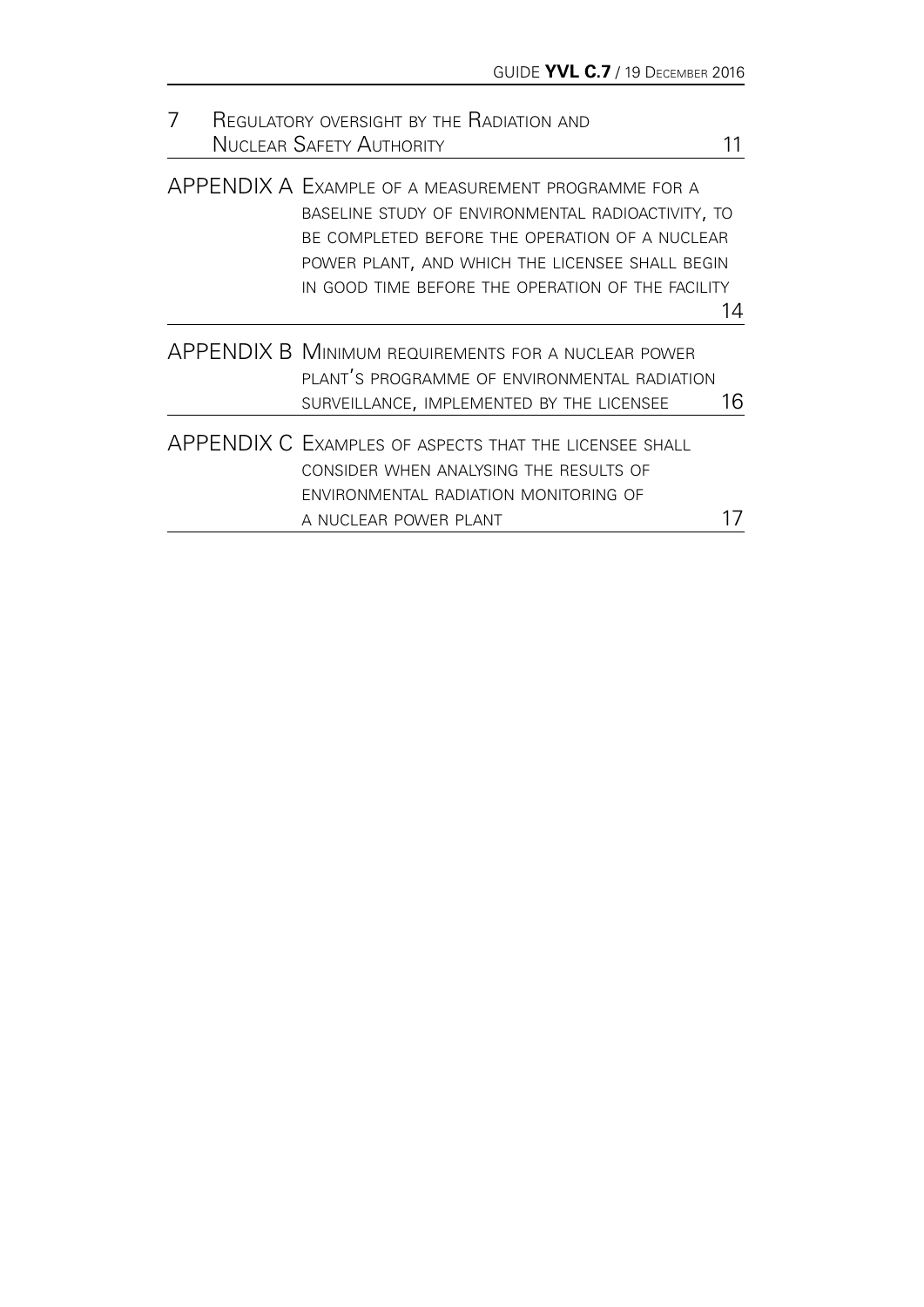# **Authorisation**

According to Section 7 r of the Nuclear Energy Act (990/1987), the Radiation and Nuclear Safety Authority shall specify detailed safety requirements for the implementation of the safety level in accordance with the Nuclear Energy Act.

# **Rules for application**

The publication of a YVL Guide shall not, as such, alter any previous decisions made by STUK. After having heard the parties concerned, STUK will issue a separate decision as to how a new or revised YVL Guide is to be applied to operating nuclear facilities or those under construction, and to licensees' operational activities. The Guide shall apply as it stands to new nuclear facilities.

When considering how the new safety requirements presented in the YVL Guides shall be applied to the operating nuclear facilities, or to those under construction, STUK will take due account of the principles laid down in Section 7 a of the Nuclear Energy Act (990/1987): *The safety of nuclear energy use shall be maintained at as high a level as practically possible. For the further development of safety, measures shall be implemented that can be considered justified considering operating experience and safety research and advances in science and technology.*

According to Section 7 r(3) of the Nuclear Energy Act, the *safety requirements of the Radiation and Nuclear Safety Authority (STUK) are binding on the licensee, while preserving the licensee's right to propose an alternative procedure or solution to that provided for in the regulations. If the licensee can convincingly demonstrate that the proposed procedure or solution will implement safety standards in accordance with this Act, the Radiation and Nuclear Safety Authority (STUK) may approve the procedure or solution by which the safety level set forth is achieved.*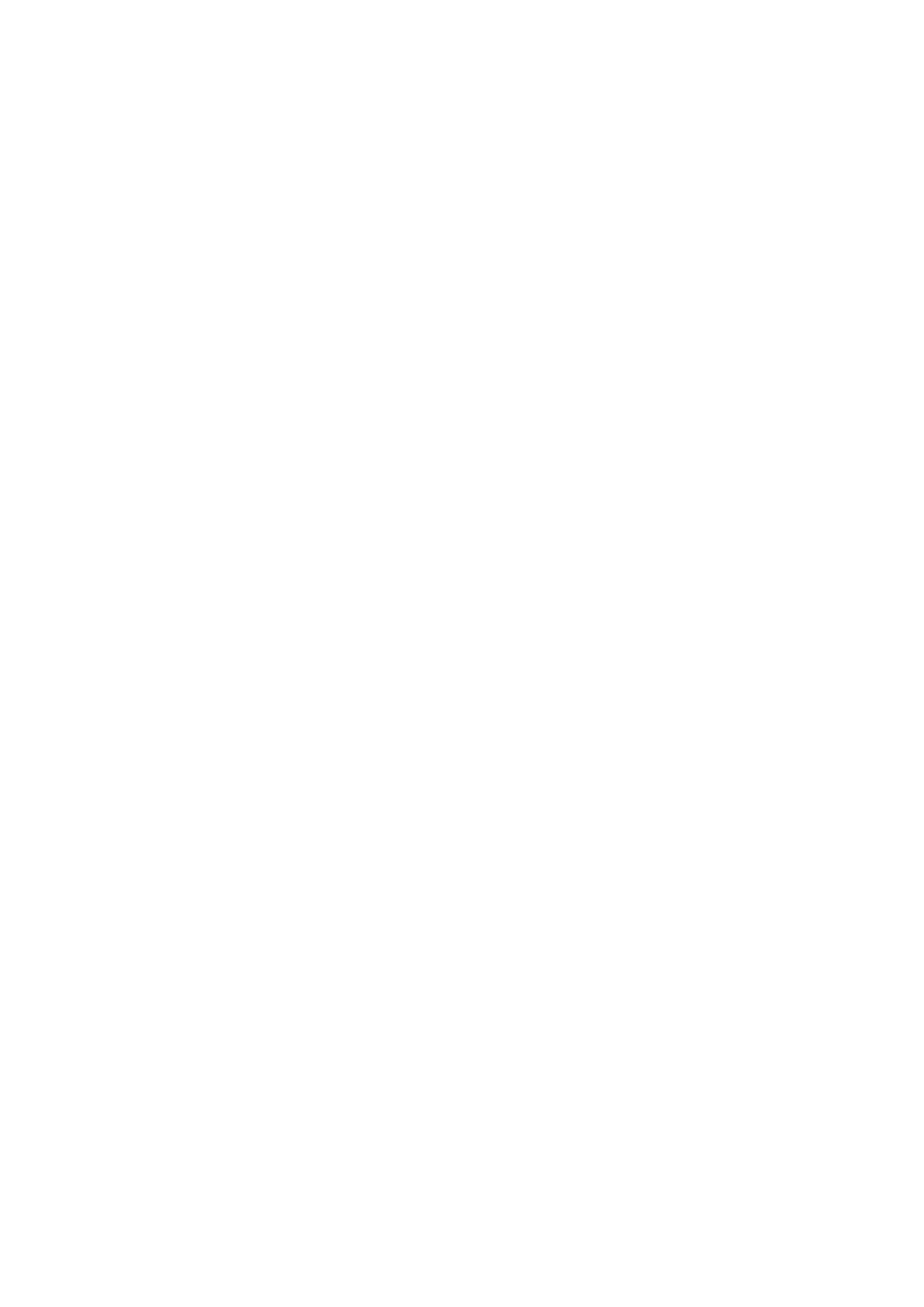### <span id="page-4-0"></span>**1 Introduction**

**101.** The use of nuclear energy is provided for in the Nuclear Energy Act (990/1987) and Nuclear Energy Decree (161/1988). Under section 7 q of the Nuclear Energy Act, the Radiation and Nuclear Safety Authority has issued general safety provisions for nuclear power plants in the Radiation and Nuclear Safety Authority Regulation on the Safety of a Nuclear Power Plant (STUK Y/1/2016), the Emergency Arrangements of a Nuclear Power Plant (STUK Y/2/2016) and the Safety of Disposal of Nuclear Waste (STUK Y/4/2016). The Radiation Act (592/1991) and Radiation Decree (1512/1991) contain general provisions for restricting radiation exposure.

**102.** Pursuant to section 6 of the Nuclear Energy Act, *the use of nuclear energy must be safe and must not cause injury to people or damage to the environment or property.*

**103.** Under section 7 c(1) of the Nuclear Energy Act, *releases of radioactive materials caused by the use of nuclear energy shall be limited in compliance with the principle laid down in section 2(2) of the Radiation Act (592/1991). Section 2(2) of the Radiation Act states that the practice shall be arranged so that the resulting exposure to radiation hazardous to health is kept as low as is reasonably achievable (principle of optimisation).*

**104.** Under section 7 c(3) of the Nuclear Energy Act, *the Radiation and Nuclear Safety Authority shall, to the extent required, monitor and control the vicinity of a nuclear facility in order to ensure the reliability of measurements of releases of radioactive materials and verify the environmental impacts of the facility.*

**105.** Section 2(3) of the Radiation Act states that no person shall be exposed to radiation exceeding the maximum values prescribed by decree (principle of limitation). Section 22 b of the Nuclear Energy Decree defines the limiting values for the radiation exposure of the members of the public during normal nuclear power plant operation, operational occurrences and accidents.

**106.** Under section 24(1) of the Radiation and Nuclear Safety Authority Regulation on the Safety of a Nuclear Power Plant, *the radiation levels of nuclear power plant rooms and the activity concentrations of indoor air and the gases and liquids in the systems shall be measured, releases of radioactive materials from the plant monitored, and concentrations in the environment controlled.*

**107.** Under section 4(1) of the Radiation and Nuclear Safety Authority Regulation on the Emergency Arrangements of a Nuclear Power Plant, *the Licensee shall be prepared to carry out the measures required in emergency situations, for the analysis of emergency situations and the consequences thereof, assessment of the anticipated development of emergency situations, the mitigatory actions needed to control or limit the accident, the continuous and effective exchange of information with the authorities, and communications to the media and the general public;* under subsection 2 of same, *when analysing the situation, the technical status of the plant and release of radioactive substances, or threat thereof, and the radiation situation inside the plant and in the site area and emergency planning zone shall be assessed.*

**108.** According to Section 4(3) of the Radiation and Nuclear Safety Authority Regulation on the Emergency Arrangements of a Nuclear Power Plant, *the licensee shall be prepared to carry out radiation monitoring at the site area and inside the protective zone. The licensee shall also take meteorological measurements and shall be capable of assessing the dispersion of radioactive substances and the resulting radiation exposure of the population in the emergency planning zone during an emergency situation.*

**109.** Under section 35(1) of the Nuclear Energy Decree, when applying for a construction licence, the applicant shall submit to STUK *a preliminary safety analysis report, which shall include the general design and safety principles of the nuclear facility, a detailed description of the site and the nuclear facility, a description of the operation*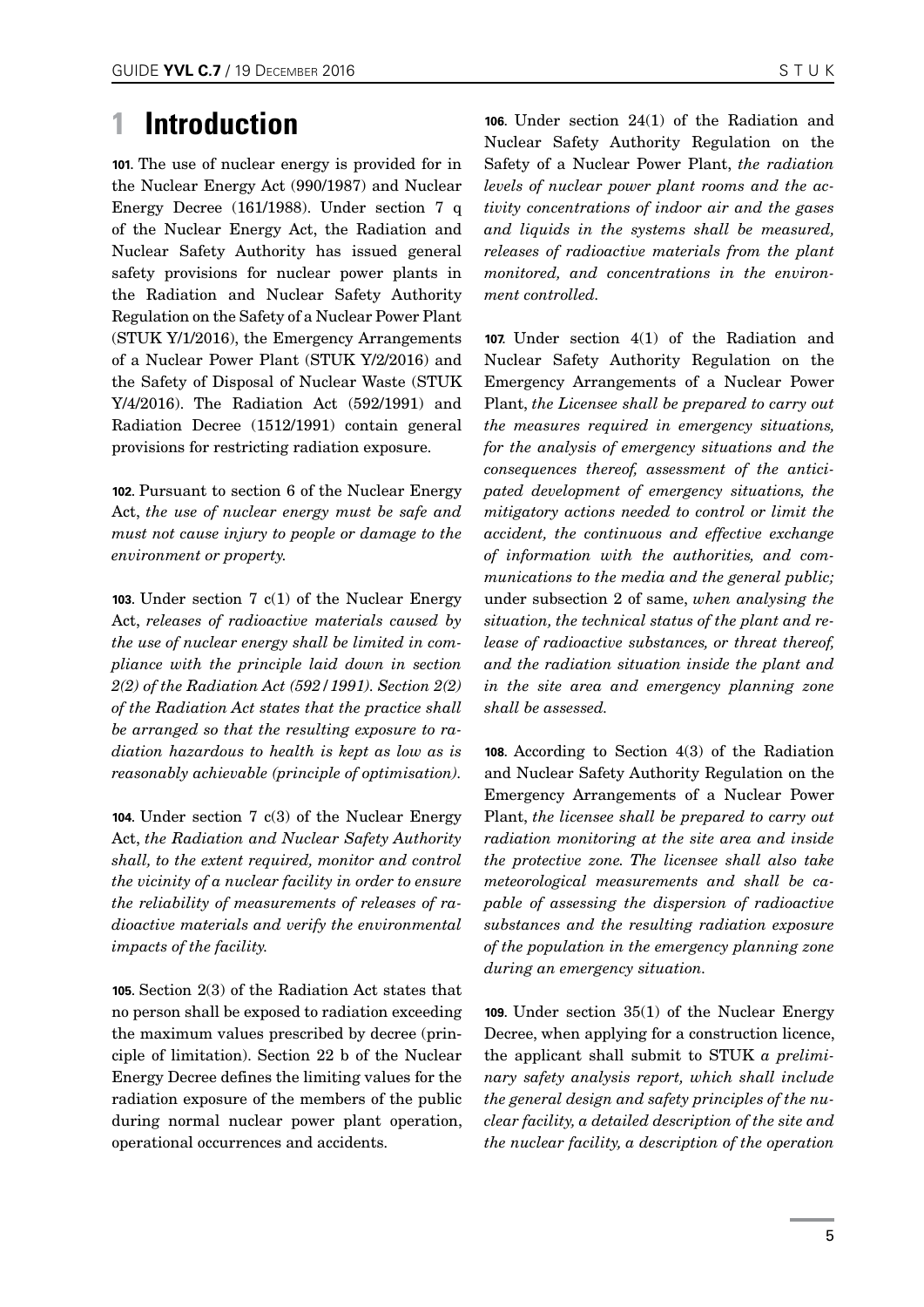<span id="page-5-0"></span>*of the facility, a description of the behaviour of the facility during accidents, a detailed description of the effects that the operation of the facility would have on the environment, and any other information considered necessary by the authorities as well as a programme concerning the baseline analysis of the nuclear facility's environment pursuant to section 35(9) of the Nuclear Energy Decree.*

**110.** Section 36 of the Nuclear Energy Decree states that when applying for an operating licence, the applicant must provide STUK with, for example, a final safety analysis report, a programme for radiation monitoring in the environment of the nuclear facility, and any other information considered necessary by STUK.

**111.** The purpose of the radiological monitoring of the environment is to ensure that the radiation exposure to the population caused by the operation of a nuclear facility is kept as low as practical measures allow and that the set limit values are not exceeded.

# **2 Scope of application**

**201.** This Guide gives the detailed requirements applicable to the licence applicant and licensee for the radiological monitoring of the environment of a nuclear facility.

**202.** This Guide applies, in accordance with para. 201, to the construction, commissioning, operation and decommissioning of a nuclear facility. It relates to a plant's normal operation and operational occurrences and accident situations.

**203.** Guide YVL A.1 deals in detail with the control of the safe use of nuclear energy. The requirements for reporting on the operation of a nuclear facility are given in Guide YVL A.9.

**204.** The requirements for the design of the safety systems of nuclear facilities are set out in Guide YVL B.1, those for the classification of the systems, structures and equipment of a nuclear facility are given in Guide YVL B.2, and those for safety analyses are given in Guide YVL B.3.

**205.** Guide YVL C.3 presents the requirements for the limiting and supervision of the emissions of radioactive substances from a nuclear facility and the radiation exposure of the population in its vicinity. The requirements for the assessment of radiation doses to the public in the vicinity of a nuclear facility are given in Guide YVL C.4. Guide YVL C.5 presents the requirements governing emergency preparedness arrangements at a nuclear power plant and for the radiation protection procedures to be followed in emergencies. The requirements for radiation monitoring systems and equipment are given in Guide YVL C.6.

# **3 Radiological environment baseline study**

### **3.1 General principles**

**301.** By means of a radiological environment baseline study (hereinafter referred to as the "baseline study"), the licensee shall determine the radiation conditions and concentrations of radioactive substances in the environment of the nuclear facility before the construction or operation of a new nuclear facility has an impact on the concentrations of radioactive substances in the environment.

**302.** The licensee shall draw up a programme for determining the baseline environmental conditions.

**303.** In the baseline study programme, the licensee shall describe the sampling and measurements that are included in the baseline study as well as their timing and frequency. The planned sampling and measurement locations shall be presented and the choices shall be justified. The programme shall also describe the measurement, sampling and analysis methods.

**304.** The results from the programme for environmental radiation surveillance from existing nuclear facilities that are already on the site may be utilized in the baseline study of a new facility's environment. When defining the scope of the baseline study, the suitability of the existing nuclear facility's radiation monitoring programme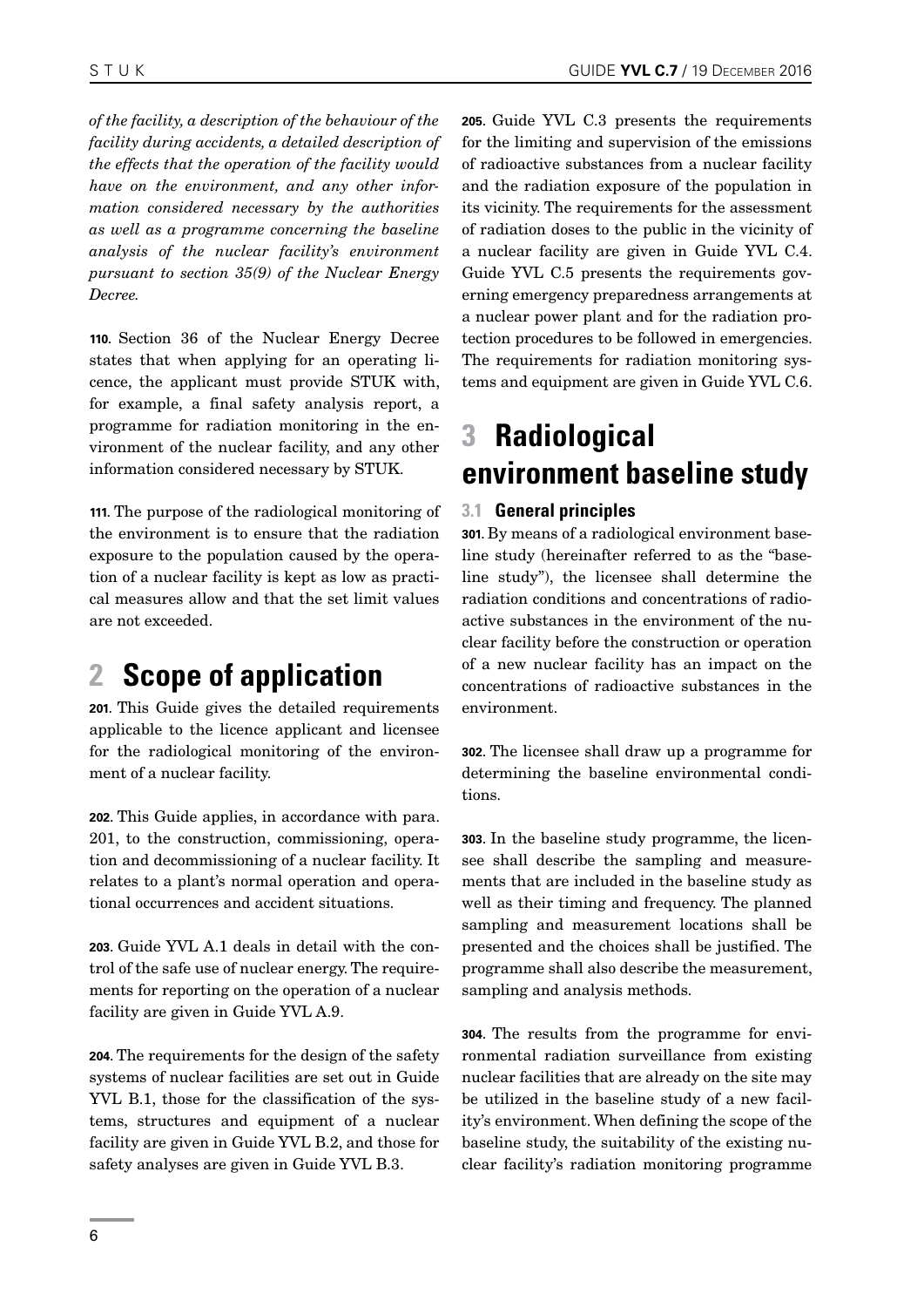<span id="page-6-0"></span>and its results for the new nuclear facility shall be assessed. The need for additional sampling and measurements shall also be assessed. The assessments and their justifications shall be presented in the baseline study programme.

**305.** When defining the scope of the radiological environmental baseline study and the sampling and measurements required, account shall be taken of the nuclear facility's location and its environment, the plant type and the anticipated impacts of the activity, such as release routes, release volumes and dispersion into the environment.

**306.** The actions related to the baseline study of a new nuclear facility's environment shall be divided into three stages:

- a. A preliminary survey performed in the environment, during which the licensee shall survey sampling targets (in terms of, for example, the incidence of flora and fauna) that are suitable for radiation monitoring in the environment of the nuclear facility. The licensee shall utilize the information received from the preliminary survey when drawing up the programme for the nuclear facility's baseline study.
- b. An analysis performed before the construction activities of the nuclear facility, during which the licensee shall determine the concentrations of radioactive substances in the environment before the construction of the nuclear facility has affected them.
- c. An analysis performed before the operation of the nuclear facility, during which the licensee shall determine the level of background radiation and concentrations of radioactive substances in the environment before the construction of the nuclear facility has affected them.

**307.** The licensee shall present the results of the radiation and activity measurements made during these analyses in the baseline study. The presentation of the results shall be illustrative and such that the results from the environmental radiation monitoring of the new nuclear facility or plant unit can be reliably compared with the results from the baseline study.

### **3.2 Requirements for implementing the baseline study**

**308.** On the basis of the preliminary survey performed in the environment, the licensee shall select the most suitable sampling targets from where the concentrations of radioactive substances will be determined during the baseline study. Some of the sampling targets (for example, the species of plants and animals) shall be numerous enough to ensure long-term follow-up of the sampling target even when the nuclear facility is being operated.

**309.** The analysis performed before the construction of the nuclear facility begins shall include a survey related to the concentrations of radioactive substances, in order to determine the possible effects of construction on the said concentrations. This is especially important for construction work related to water systems, where the concentrations of radioactive substances may change in a water environment as the sediments are altered.

**310.** The analysis that is completed before the construction of the nuclear facility may be implemented as a one-time event. In the terrestrial environment, the measurements shall be primarily focused on the definition of radioactive substances in the indicator organisms of the soil and the terrestrial environment. In the water environment, the measurements shall be primarily focused on the definition of radioactive substances in the water environment's indicator organisms, sinking matter and bottom sediment, and the radioactive substances that are diluted and mixed in the water.

**311.** The analysis performed before the operation of the nuclear facility shall be extensive enough in order to allow for the results from the programme for environmental radiation surveillance to be reliably compared with the results from the baseline study at a later date.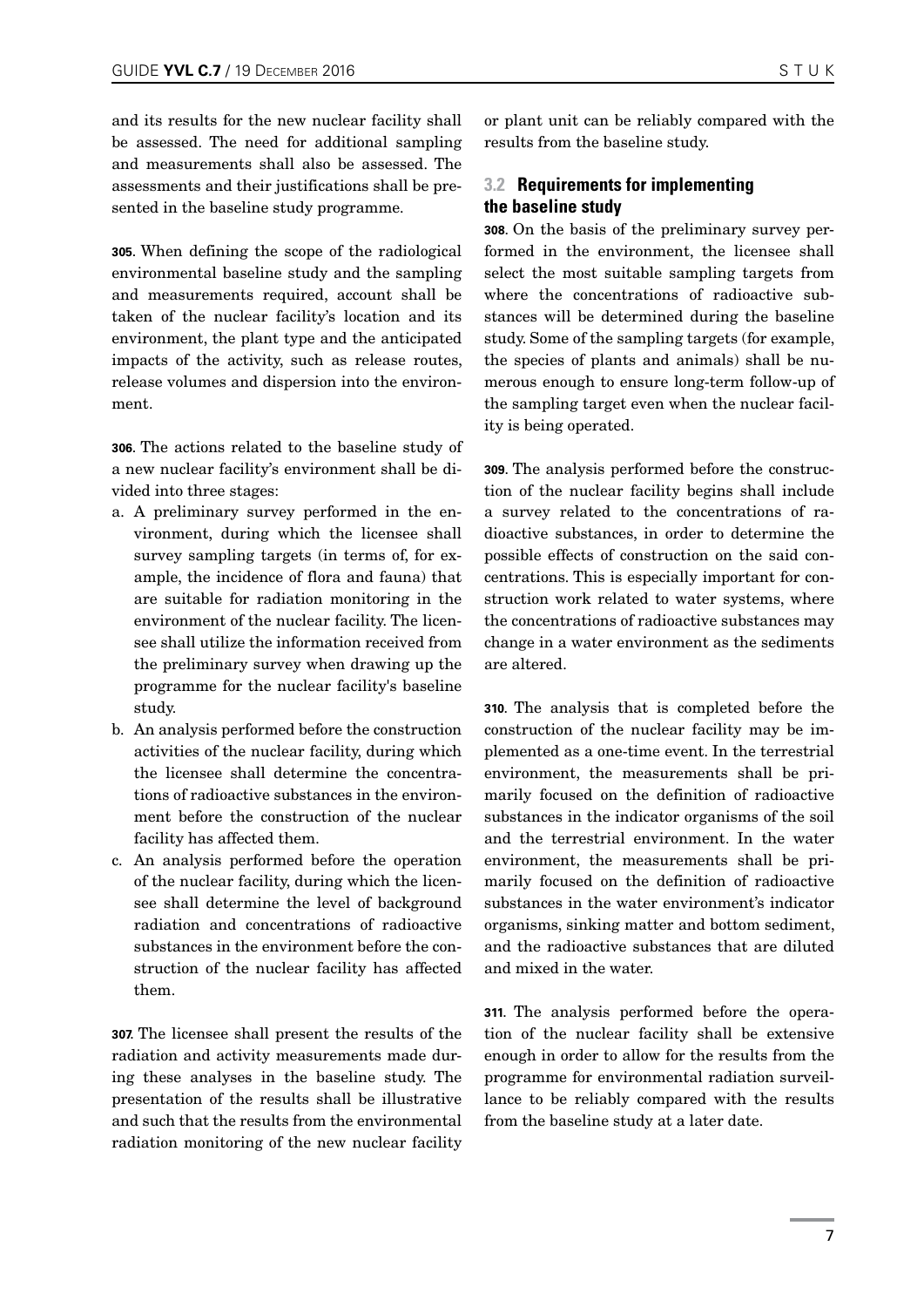<span id="page-7-0"></span>**312.** The sampling and measurement programme implemented before operation of the nuclear facility shall be started in good time before the commissioning of a new nuclear facility (for example, three years before the operation of the nuclear facility may have an effect on the concentrations of radioactive substances in the environment).

**313.** The analysis that is performed before the operation of the nuclear facility shall take into account the effects of seasons and annual variations.

**314.** The baseline study shall include terrestrial and water environment samples representing various stages of the human food chain as well as air samples.

**315.** Appendix A presents an example of a sampling and measurement programme for an baseline study that is performed before the operation of a nuclear power plant. As regards other nuclear facilities, the sampling and measurement programme shall be drawn up with adherence to the same principles as in the example programme intended for a nuclear power plant.

# **4 Environmental radiation survaillance**

### **4.1 General principles**

**401.** The licensee shall be able to use the programme concerning the radiological monitoring of the environment (the "radiological monitoring programme") to observe any short-term and long-term changes in the environment's normal radiation status in relation to the prevailing level of background radiation. The accuracy of the measurements shall be such that can indicate radiation exposure that is considerably lower than the annual limit value of 0.1 mSv specified in section 22 b of the Nuclear Energy Decree. In addition, the measurements shall make it possible to detect any addition to the concentrations of radionuclides caused by the nuclear facility compared to the background concentration.

**402.** The licensee shall draw up an environmental radiological monitoring programme for the radiological control of the environment of a nuclear facility.

**403.** The licensee shall have available the necessary expertise, equipment and instructions for implementing the environmental radiological monitoring programme.

**404.** The environmental radiological monitoring programme shall contain radiation measurements in the environment of the nuclear facility and assessments of radioactive substances that are made in order to determine the volume, nuclide concentration and possible origin of radioactive substances in the environment.

**405.** When defining the contents and scope of the environmental radiological monitoring programme, the licensee shall take account of the results from the baseline study, the environment of the plant site, the plant type and the estimated effects of the activity, such as release routes, release volumes and dispersion into the environment.

**406.** When planning the measurement and sampling sites for the environmental radiological monitoring programme, account shall be taken of the local dispersion conditions and the location and habits of the population.

**407.** The licensee shall plan the environmental radiological monitoring programme such that the licensee has available the resources to perform radiation measurements and sampling with analyses, even during operational occurrences and accident situations.

### **4.2 Programme for environmental radiation surveillance**

**408.** In the programme for environmental radiation surveillance, the licensee shall define those responsible for implementing the programme and the sampling and measurements and their frequency. The selection of the measurement and sampling sites shall be justified in the programme for environmental radiation surveil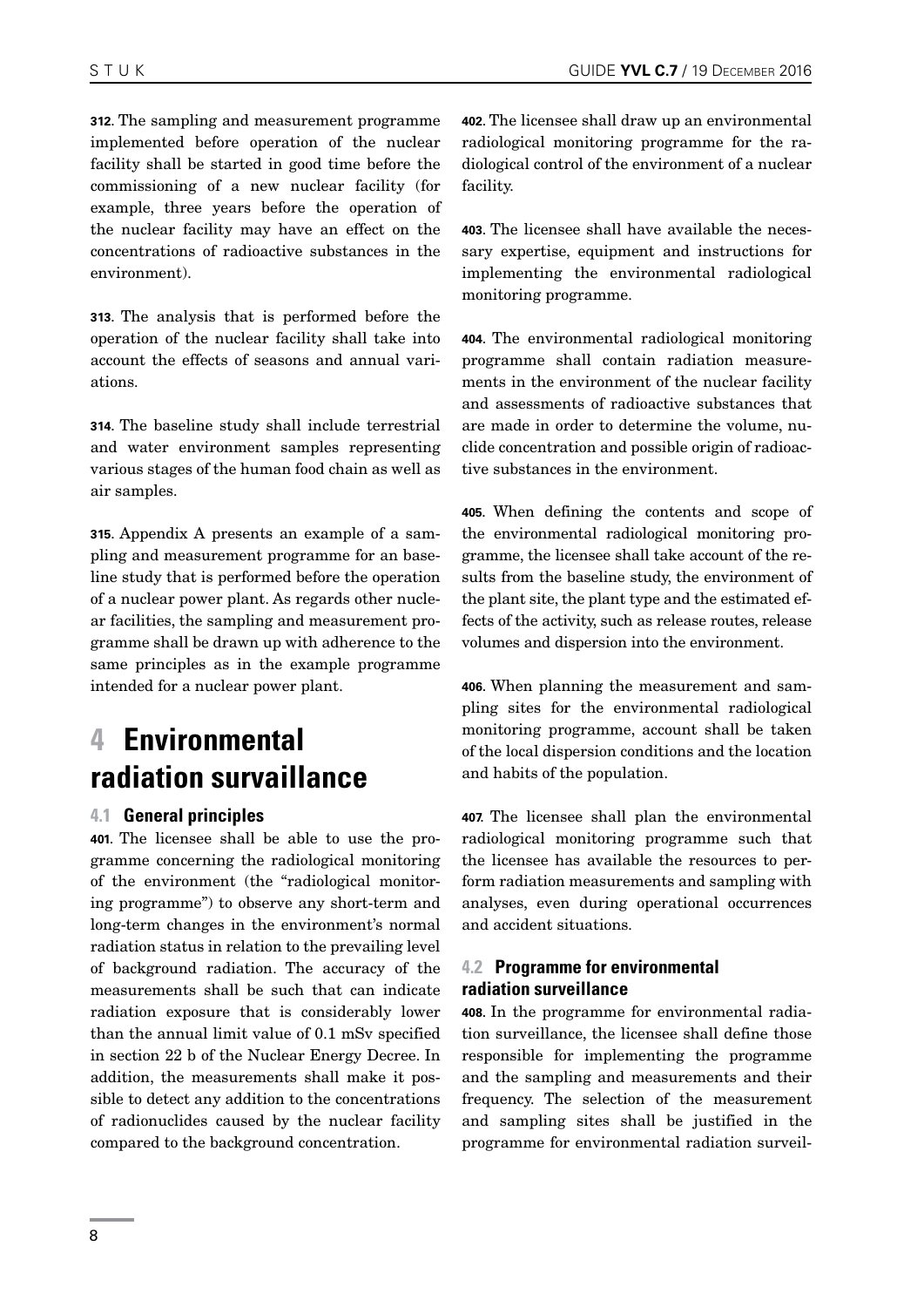<span id="page-8-0"></span>lance. Furthermore, the radiation monitoring programme shall also describe the measurement, sampling and analysis methods and the processing of the measurement results.

**409.** The radiation monitoring programme shall include measurements of external radiation. In order to measure external radiation, environmental dosimeters and external radiation dose rate measuring stations shall be placed in the facility's terrestrial environment.

**410.** In the terrestrial environment, the measurements shall be primarily focused on the definition of radioactive substances in the air, atmospheric deposition, indicator organisms in the terrestrial environment, domestic water and garden products.

**411.** In the water environment, the measurements shall be primarily focused on the definition of radioactive substances diluted and mixed in the water.

**412.** Appendix B provides the minimum requirements for the control targets of the programme for environmental radiation surveillance for a nuclear power plant and the sampling, measurements and the frequency thereof. The programme for environmental radiation surveillance for other nuclear facilities shall be drawn up while adhering to the basic principles laid down in the example programme for a nuclear power plant that is presented in the appendix.

**413.** If necessary, the licensee shall include special areas in the programme for environmental radiation surveillance. Examples of special areas are presented under para. B09.

#### **4.3 Abnormal situations**

**414.** Environmental radiation monitoring shall be stepped up where necessary, if something abnormal is observed in the release measurements for a nuclear power plant or if another good reason exists to suspect a release or abnormal radiation situation at the nuclear facility or in its environment. The procedures to be followed during emergency preparedness events are described in Guide YVL C.5.

**415.** The accuracy of abnormal results obtained from environmental radiation monitoring shall be verified and the cause of the abnormality investigated.

**416.** The licensee shall be capable of taking direct or sampling-based gammaspectrometric measurements in order to investigate abnormal situations in the environment of the nuclear power plant (such as an increase in the external radiation dose rate) or to analyse the effects of releases, the levels of which are greater than normal. Action in the event of abnormal situations shall be planned and instructions provided in advance.

### **4.4 Requirements for instruments used in radiation measurements and sampling**

**417.** The system descriptions for the nuclear facility's final safety analysis report shall describe the fixed environmental radiation measurement systems and equipment, and to present the locations for the measurement stations and collectors (e.g. the measuring stations for the external radiation dose rate, environmental dosimeters, air and atmospheric deposition collectors).

### **4.4.1 Continuously operating environmental radiation measurement systems**

**418.** The continuously operating external radiation measuring stations shall be placed in a manner that allows the measurement system to be used for observing any possible releases of radioactive substances, and for assessing the direction of dispersion for the said emission during an accident situation.

**419.** Continuously operating external radiation dose rate measuring stations shall be located in the surroundings of the nuclear facility (inside the plant area, for example) and, if necessary, further in the direction of population centres.

**420.** Furthermore, continuously operating external radiation dose rate measuring stations shall be located in the site area and precautionary action zone. Whenever possible, the angle between the measuring stations inside the precautionary action zone shall be approximately 30° when viewed from the nuclear power plant. Measuring stations shall also be installed in the direction of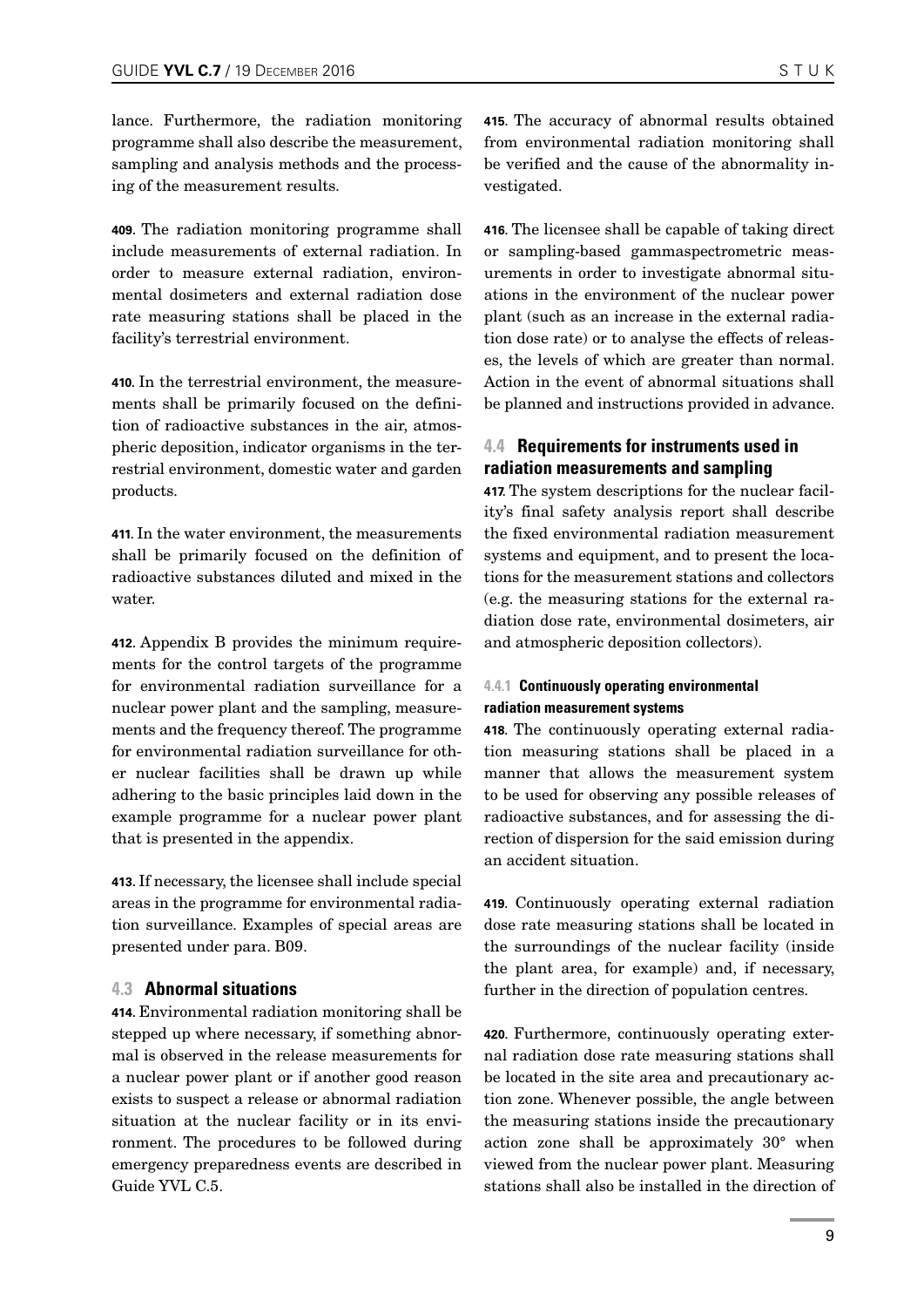<span id="page-9-0"></span>waterways, if this is reasonably possible (in the archipelago, for example).

**421.** The continuously operating external radiation dose rate measuring system and its related data transmission system shall be designed to operate reliably also under abnormal environmental conditions. The facility-side reception system used for the measurement system's data transmission shall be tolerant of single failure.

**422.** The licensee shall have in place alternative procedures for cases where the facility's continuous external radiation dose rate measurement system is lost as a result of failure or a plant or equipment malfunction.

**423.** The electricity supply of the continuously operating external radiation dose rate measurement system and its related data transmission shall be ensured for a loss of external electricity lasting 72 hours at a minimum.

**424.** In addition to the nuclear facility, the measurement data from the continuously operating external radiation dose rate measurement system shall also be transmitted in real time, and in a reliable manner, to the national radiation monitoring system maintained by STUK.

**425.** The continuous external radiation dose rate measuring equipment shall be capable of measuring radiation over the entire range within which the measured quantity may vary during operational conditions or accidents. If it is necessary to use two or more measuring channels to cover the measuring range of the object, the measuring ranges of the channels must overlap sufficiently.

### **4.4.2 Sample collectors for ambient air and atmospheric deposition**

**426.** The air sample collectors shall be continuously operating. The collector shall be capable of separating between particle-type substances and gaseous iodine. The collector shall gather air at sufficient efficiency for laboratory analyses, and it shall be possible to define the collected volume of air.

**427.** The air and atmospheric deposition sample collectors shall be designed to operate reliably under different environmental conditions.

**428.** The condition of the air and atmospheric deposition sample collectors shall be monitored, and checks shall be made on them regularly in accordance with a programme drawn up in advance.

**429.** In order to minimize the unavailability of the air sample collector, the licensee shall be immediately informed of a possible disruption or interruption in the power supply of the air sample collectors that may result in the stopping of the collector.

### **4.4.3 Other equipment in the environment**

**430.** The equipment placed in the environment (such as the environmental dosimeters) shall be designed to operate reliably under those environmental conditions where they are intended to be used.

# **5 Reporting of the results of environmental radiation surveillance**

### **5.1 Quarterly report**

**501.** The licensee's results from radiation monitoring concerning environmental samples shall be submitted to STUK within two and a half months from the end of each quarter.

### **5.2 Annual report**

**502.** The results concerning the licensee's environmental radiation monitoring shall be presented in the licensee's annual report for environmental radiation safety. The general reporting requirements concerning environmental radiation safety are given in Guide YVL A.9.

**503.** In addition to what is required in para. 341 of Guide YVL A.9, the annual report for environmental radiation safety shall present a general description of the environmental radia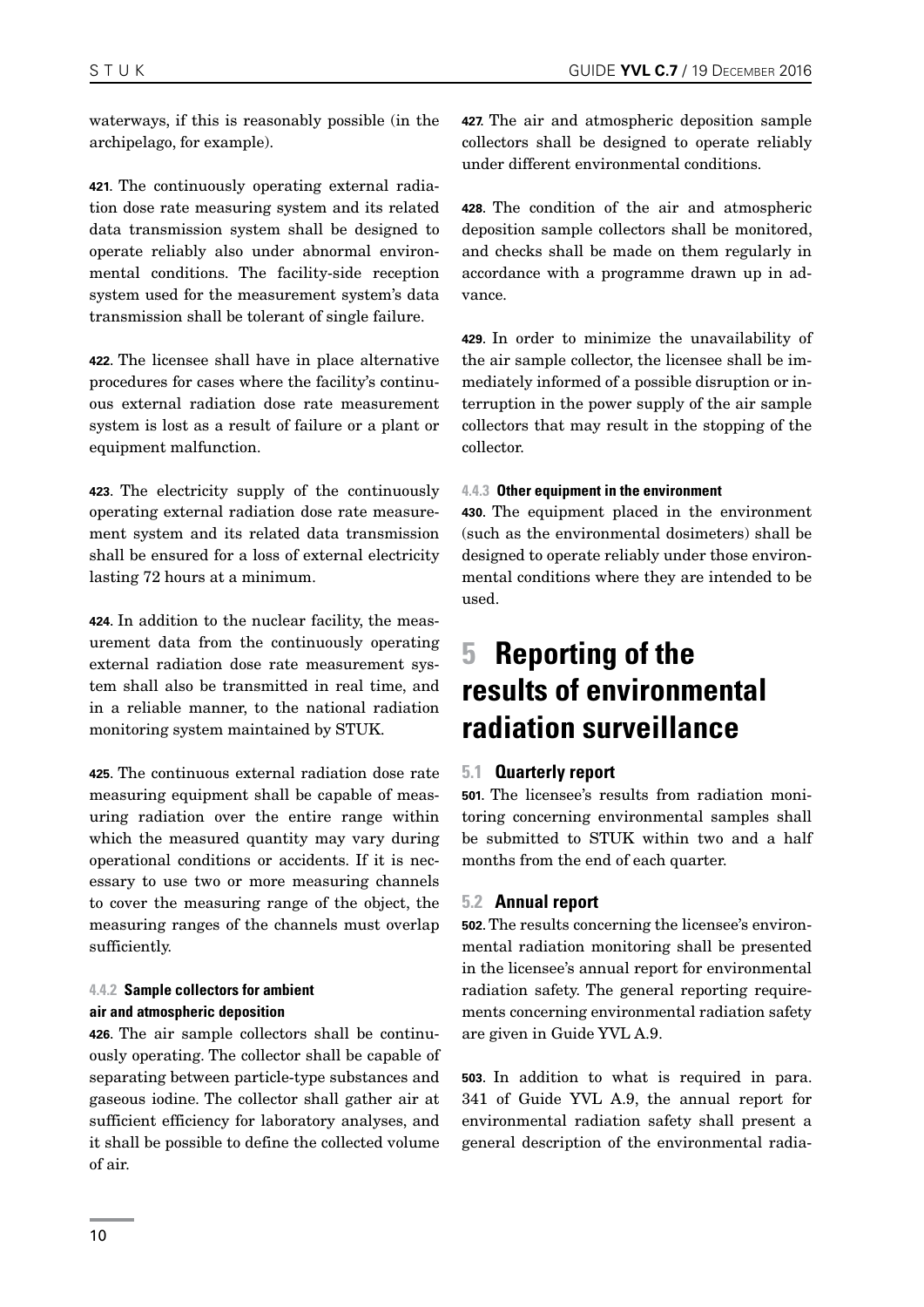<span id="page-10-0"></span>tion monitoring and discuss conformity to the requirements concerning environmental radiation monitoring. The annual report for environmental radiation safety shall report the following concerning the results of the programme for environmental radiation surveillance:

- a. the results from the radiation and activity measurements by item controlled, according to the categories of the table in Appendix C, for example
- b. an overall picture of the facility's effect on the radiation level of its environment, using general conclusions and comparisons and utilizing, for example, diagrams of the time series in the observation material
- c. the observations of radionuclides originating from the plant and their occurrence in samples taken at different distances, abnormal individual measurement results and their cause analysis
- d. the measurement results from environmental external radiation for both the continuously operating measuring stations and the environmental dosimeters.

# **6 Documents to be submitted to STUK**

### **6.1 Radiological environment baseline study**

**601.** The baseline study programme of a new nuclear facility shall be submitted to STUK for approval no later than when the construction licence is being applied for.

**602.** The results of such an analysis shall be submitted to STUK for approval no later than when the operating licence is being applied for.

**603.** If a requirement is made to supplement the baseline study of a new nuclear facility after the operating licence application has been submitted, the updated baseline study shall be submitted to STUK for approval before STUK issues the statement and safety assessment for the nuclear facility's operating licence application to the Ministry of Employment and the Economy (YVL A.1 para. 416).

### **6.2 Programme for environmental radiation surveillance**

**604.** The programme for environmental radiation surveillance for a new nuclear facility shall be submitted to STUK for approval no later than when the operating licence is being applied for.

**605.** During the operation of the nuclear facility, the content and implementation of the radiation monitoring programme shall be reviewed at regular intervals. The results obtained and the development of the methods used shall be taken into account. The updated radiation monitoring programme shall be submitted to STUK for approval no less than once every five years.

### **6.3 Continuously operating environmental radiation measurement system**

**606.** The documents concerning the continuously operating environmental external radiation dose rate measurement system shall be submitted to STUK in accordance with Guide YVL B.1. With regard to a nuclear power plant that is being operated, the pre-inspection documentation for any changes to the measurement system shall be submitted to STUK for information.

### **7 Regulatory oversight by the Radiation and Nuclear Safety Authority**

**701.** STUK checks the documents submitted to it when processing the construction and operating licence application and oversees the construction of the nuclear facility and its operation, in accordance with Guide YVL A.1.

**702.** STUK inspects the baseline study programme of the new nuclear facility when processing the construction licence application for the nuclear facility. When processing the operating licence application for a nuclear facility, STUK inspects the results of the baseline study, the programme for environmental radiation surveillance proposed by the licensee and the final safety analysis report.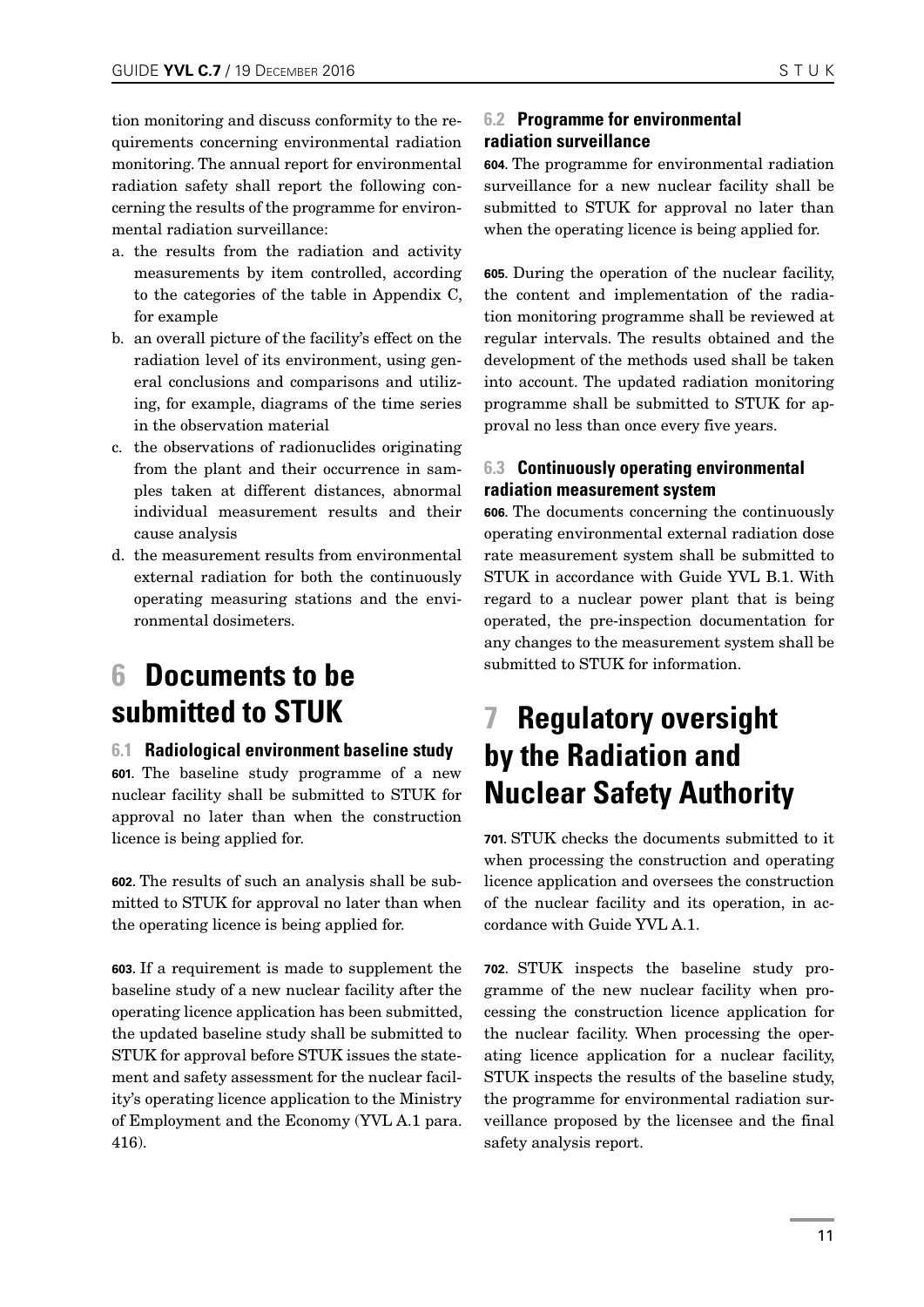**703.** When processing the construction licence application for a nuclear facility, STUK reviews the plans for external radiation dose rate measurements performed in the environment of the nuclear facility as part of the preliminary safety analysis report. When processing the operating licence application for a nuclear facility, STUK checks the documents relating to the environmental external radiation dose rate measuring system as part of the final safety analysis report.

**704.** STUK will check the suitability assessment for the equipment permanently installed in the environment of the nuclear facility during the reviews of the final safety analysis report.

**705.** No less than once every five years, STUK assesses the content of the radiation monitoring programme being updated and the need for further clarifications, and takes a decision on the acceptability of the programme.

**706.** STUK supervises the implementation of the programme for environmental radiation surveillance, monitors the results of environmental radiation monitoring and performs regular inspections at the plant site as part of the inspection programme for the operation of a nuclear facility according to Guide YVL A.1.

**707.** STUK will perform independent regulatory monitoring in the environment of the nuclear facility during the operation of the nuclear facility by taking and analysing samples from the environment of the nuclear facility to a necessary extent.

# **Definitions**

#### System

System shall refer to a combination of components and structures that performs a specific function.

#### Commissioning

Commissioning shall refer to the measures to verify the appropriateness of the licensee's organisation as well as the planned operation and safe use of the plant and its systems, structures and components.

#### Plant area

Plant area shall refer to an area that consists of the fenced-off area surrounding the buildings connected with a plant's operation, and it must be located within a zone where movement and residence are prohibited.

#### Licensee

Licensee shall refer to the holder of a licence entitling to the use of nuclear energy. The use of nuclear energy means the operations referred to in section 2, subsections 1 and 2, of the Nuclear Energy Act.

#### Accident

Accident shall refer to postulated accidents, design extension conditions and severe accidents. (STUK Y/1/2016)

#### Precautionary action zone

Precautionary action zone shall refer to an area extending to a distance of approximately five kilometres from the nuclear power plant, where restrictions on land use are in force. (STUK Y/2/2016)

#### Emergency planning zone

Emergency planning zone shall refer to an area extending to a distance of approximately 20 kilometres from the nuclear power plant and for which authorities shall draft an external rescue plan referred to in Section  $48(1)(1)$ of the Rescue Act (379/2011). (STUK Y/2/2016)

#### Site area

Site area shall refer to an area in use by nuclear power plant units and other nuclear facilities in the same area, and to the surrounding area, where movement and stay are restricted by the Decree of Ministry of the Interior issued under Chapter 9, Section 8 of the Police Act (872/2011). (STUK Y/2/2016)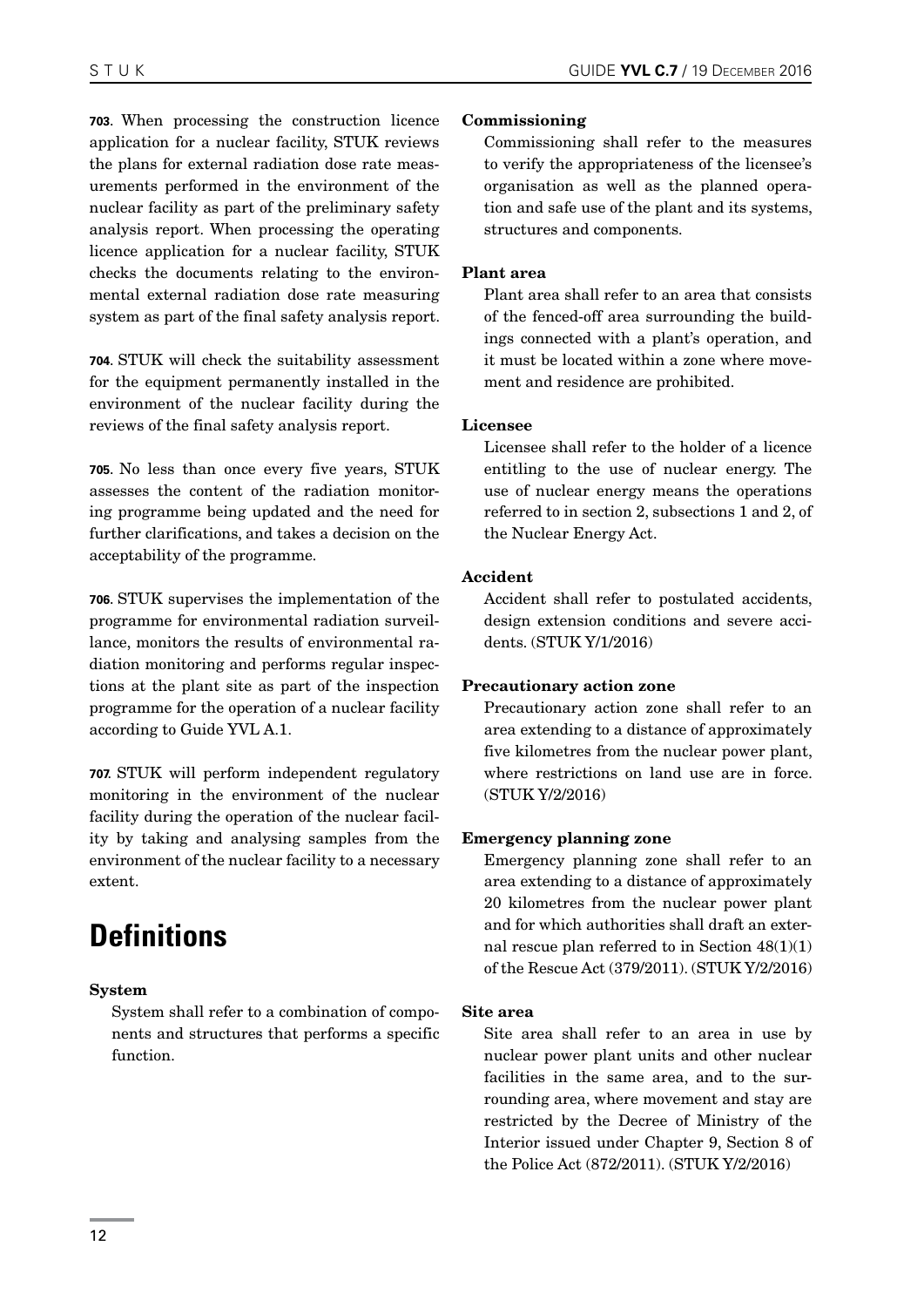#### Nuclear facility

Nuclear facility shall refer to facilities used for the generation of nuclear energy, including research reactors, facilities implementing the large-scale final disposal of nuclear waste, and facilities used for the large-scale production, generation, use, processing or storage of nuclear material or nuclear waste. Nuclear facilities, however, shall not refer to:

- a. mines or milling facilities intended for the production of uranium or thorium, or premises and locations with their areas where nuclear waste from such facilities is stored or located for final disposal; or
- b. premises finally closed and where nuclear waste has been placed in a manner approved as permanent by the Radiation and Nuclear Safety Authority (Nuclear Energy Act 990/1987)

### Nuclear power plant

Nuclear power plant shall refer to a nuclear facility for the purpose of electricity or heat production, equipped with a nuclear reactor, or a complex consisting of nuclear power plant units and other related nuclear facilities located at the same plant site. (Nuclear Energy Act 990/1987)

#### Radiological environment baseline study

Radiological environment baseline study shall refer to a survey made in the environment of a nuclear facility that determines the radiation conditions and concentrations of radioactive substances in the environment before they are affected by the construction or operation of a nuclear facility.

### **References**

- 1. Nuclear Energy Act (990/1987).
- 2. Nuclear Energy Decree (161/1988).
- 3. Radiation and Nuclear Safety Authority Regulation on the Safety of a Nuclear Power Plant (STUK Y/1/2016).
- 4. Radiation and Nuclear Safety Authority Regulation on the Emergency Arrangements of a Nuclear Power Plant (STUK Y/2/2016)
- 5. Radiation and Nuclear Safety Authority Regulation on the Safety of Disposal of Nuclear Waste (STUK Y/4/2016).
- 6. Radiation Act (592/1991).
- 7. Radiation Decree (1512/1991).
- 8. Environmental and Source Monitoring for Purposes of Radiation Protection, IAEA Safety Standard Series, Safety Guide no. RS-G-1.8, IAEA Vienna, 2005.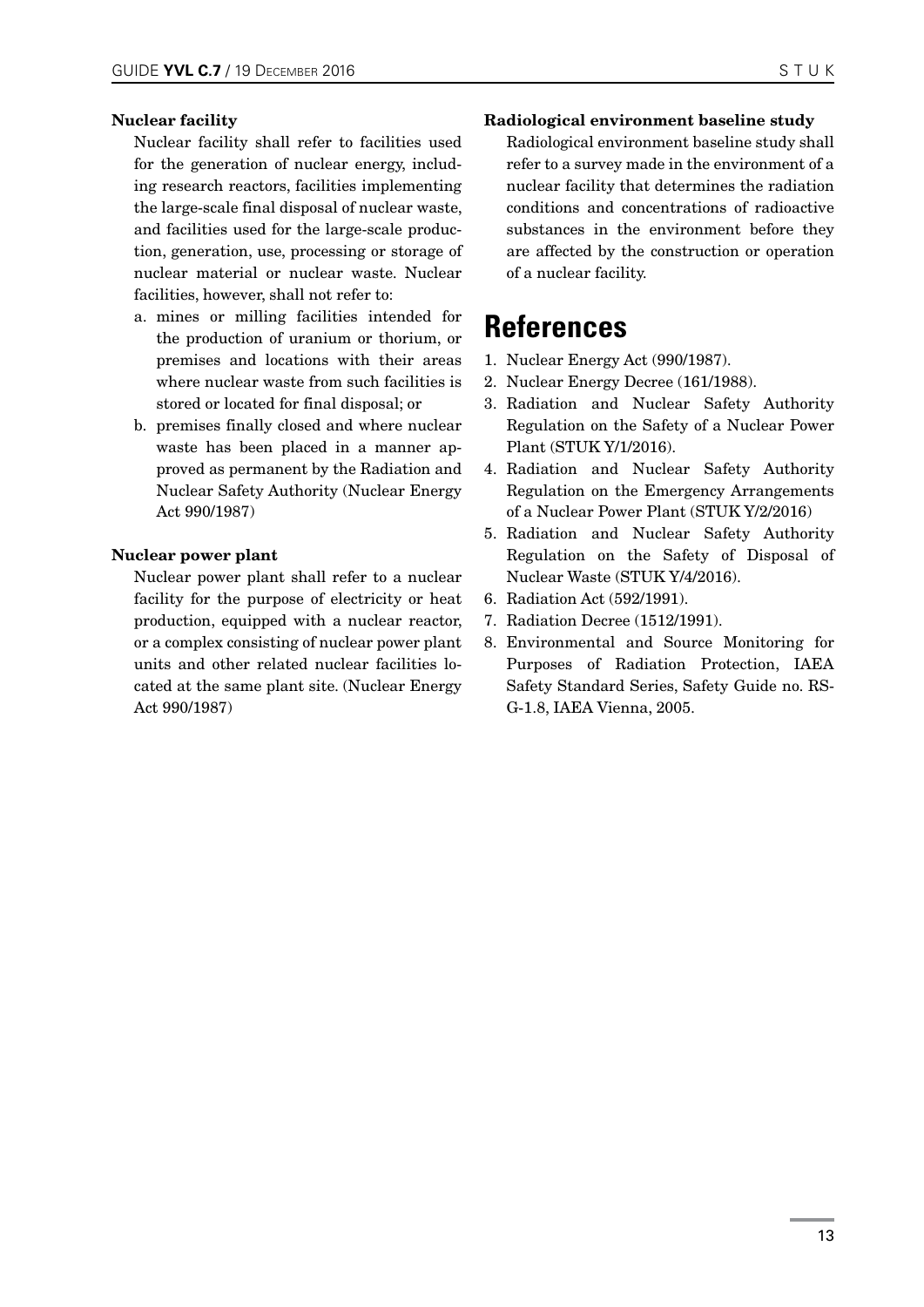# <span id="page-13-0"></span>**APPENDIX A Example of a measurement programme for a baseline study of environmental radioactivity, to be completed before the operation of a nuclear power plant, and which the licensee shall begin in good time before the operation of the facility**

| <b>Measurement</b><br>target                                                                          | Number of monitoring instruments or samples and<br>measurement or sampling sites                                                                             | <b>Collection frequency</b><br>(number/period)                                                                                            | <b>Analysis and frequency</b>                                                                                                                                                                                                                     |
|-------------------------------------------------------------------------------------------------------|--------------------------------------------------------------------------------------------------------------------------------------------------------------|-------------------------------------------------------------------------------------------------------------------------------------------|---------------------------------------------------------------------------------------------------------------------------------------------------------------------------------------------------------------------------------------------------|
| A01.<br>External<br>radiation                                                                         | External radiation dose rate measuring stations in the<br>site area (or its vicinity) and outside of it at a distance<br>of approx. 5 km from the plant site | Continuous<br>measurement for 3<br>vears                                                                                                  | <b>Continuous measurement</b><br>and recording                                                                                                                                                                                                    |
| A02.<br>External<br>radiation                                                                         | 10-20 environmental dosimeters evenly spread in the<br>key directions at 1-10 km from the plant site                                                         | 4 times a year                                                                                                                            | Gamma dose 4 times a<br>year                                                                                                                                                                                                                      |
| A03.<br>Radioactive<br>substances<br>in the form<br>of airborne<br>particles and<br>iodine in the air | 4-5 air sample collectors 1-10 km from the plant site                                                                                                        | Continuous<br>collection, filters are<br>replaced twice per<br>month for 3 years                                                          | Gamma emitters twice a<br>month                                                                                                                                                                                                                   |
| A04.<br>Deposition                                                                                    | 3-5 rainwater collectors 1-10 km from the plant site                                                                                                         | Continuous<br>collection, change<br>from the closest<br>collector once a<br>month and from the<br>others four times a<br>year for 3 years | Gamma emitters and <sup>3</sup> H<br>from the closest collector<br>once a month; other<br>gamma emitters and <sup>3</sup> H<br>four times a year. 89Sr and<br><sup>90</sup> Sr, four times a year,<br>normally only from the<br>closest collector |
| A05.<br>Soil                                                                                          | Sampling from the estimated main atmospheric<br>deposition area, 0-5 km from the plant site (a minimum<br>of 6 places, distribution of depth)                | once during 3 years                                                                                                                       | Gamma emitters and <sup>90</sup> Sr                                                                                                                                                                                                               |
| A06.<br>Indicator<br>organisms in<br>the terrestrial<br>environment                                   | A minimum of 4 indicator species that enrich<br>radionuclides or are species that are radiation-<br>sensitive                                                | 1-2 times per year for<br>3 years                                                                                                         | Gamma emitters 1-2 times<br>a year and 89Sr and 90Sr<br>once a year. Occasionally<br>also <sup>14</sup> C                                                                                                                                         |
| A07.<br><b>Terrestrial wild</b><br>plants and game                                                    | 0-10 km from the plant site, approx. 10 samples<br>depending on local crops and animals caught                                                               | Once per year for<br>3 years                                                                                                              | Gamma emitters once per<br>year                                                                                                                                                                                                                   |
| A08.<br>Grazing grass                                                                                 | 0-10 km from the plant site                                                                                                                                  | Once per year for<br>3 years                                                                                                              | Gamma emitters once in<br>the growing season and 14C<br>once a year                                                                                                                                                                               |
| A09.<br><b>Milk</b>                                                                                   | Sample representing farms at a distance of 0-10 km<br>from the plant site. Sample of milk production from a<br>local dairy (less than 40 km away).           | 4 times per year for<br>3 years                                                                                                           | 131 at least once per 3<br>months, gamma emitters<br>once per 3 months and 89Sr<br>and <sup>90</sup> Sr once a year. Iodine<br>analysis normally only of<br>milk in the immediate area,<br>Sr analysis only of samples<br>0-40 km away.           |
| A10.<br>Garden products                                                                               | 1-10 km from the plant site; a minimum of 5 species                                                                                                          | Once per year for<br>3 years                                                                                                              | Gamma emitters once per<br>year                                                                                                                                                                                                                   |
| A11.<br>Crops                                                                                         | A minimum of 3 species (depending on number of<br>species produced) less than 20 km away from the<br>plant site                                              | Once per year for<br>3 years                                                                                                              | Gamma emitters, 89Sr and<br>90Sr, once a year                                                                                                                                                                                                     |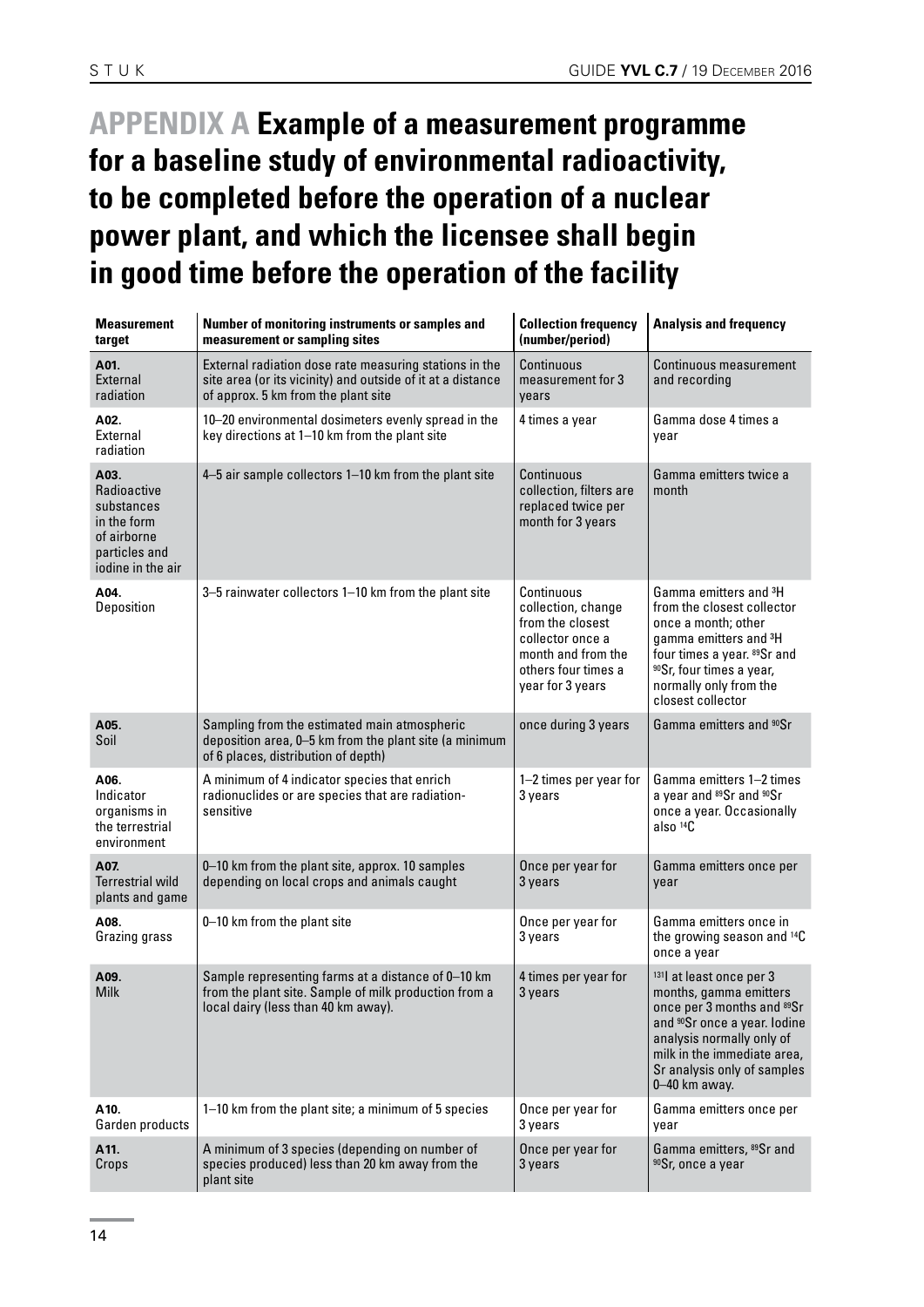| <b>Measurement</b><br>target                                                        | Number of monitoring instruments or samples and<br>measurement or sampling sites                                                                                                                                                                                                                                                  | <b>Collection frequency</b><br>(number/period)                                                | <b>Analysis and frequency</b>                                                                                                                                                                                                 |
|-------------------------------------------------------------------------------------|-----------------------------------------------------------------------------------------------------------------------------------------------------------------------------------------------------------------------------------------------------------------------------------------------------------------------------------|-----------------------------------------------------------------------------------------------|-------------------------------------------------------------------------------------------------------------------------------------------------------------------------------------------------------------------------------|
| A12.<br>Meat                                                                        | A minimum of 2 species (depending on number of<br>species produced and the main economy of the<br>region) less than 40 km away from the plant site                                                                                                                                                                                | Once per year for<br>3 years                                                                  | Gamma emitters once per<br>year                                                                                                                                                                                               |
| A13.<br>Groundwater                                                                 | From the plant site, from a nearby groundwater<br>monitoring point                                                                                                                                                                                                                                                                | Once per year for<br>3 years                                                                  | Gamma emitters once per<br>year                                                                                                                                                                                               |
| A14.<br>Domestic water                                                              | From the plant site, from a nearby large population<br>centre                                                                                                                                                                                                                                                                     | 4 times per year for<br>3 years                                                               | Gamma emitters and <sup>3</sup> H 4<br>times a year, 89Sr and 90Sr<br>once a year                                                                                                                                             |
| A15.<br>Seawater or lake<br>water depending<br>on plant site                        | From a minimum of 6 sites (depending on the number<br>of reactors and receiving bodies of water in the site<br>area)                                                                                                                                                                                                              | 4 times per year for<br>3 years                                                               | Gamma emitters and <sup>3</sup> H<br>from the closest point<br>4 times a year and from<br>further 2 times a year. 89Sr<br>and <sup>90</sup> Sr from the closest<br>point and the so-called<br>reference point twice a<br>year |
| A16.<br>Indicator<br>organisms in<br>the marine<br>environment and<br>benthic fauna | A minimum of 5 indicator species from 7 locations, 2<br>species of benthic fauna from 2 locations                                                                                                                                                                                                                                 | 2 times per year for<br>3 years                                                               | Gamma emitters 2 times<br>a year, 89Sr and 90Sr, 238Pu<br>and 239,240 Pu only from the<br>closest and so-called<br>reference point                                                                                            |
| A17.<br>Fish                                                                        | A minimum of 5 economically significant species that<br>are different in their habits from the receiving body of<br>water and reference area                                                                                                                                                                                      | Once per year for<br>3 years                                                                  | Gamma emitters once a<br>year, 89Sr and 90Sr for 2<br>species once a year                                                                                                                                                     |
| A18.<br>Sinking matter                                                              | From a minimum of 6 locations, if possible                                                                                                                                                                                                                                                                                        | Continuous<br>collection, collection<br>tubes are replaced 4<br>times per year for 3<br>vears | Gamma emitters 4 times<br>a year, 238Pu and 239,240Pu<br>only from the closest and<br>so-called reference point<br>once a year                                                                                                |
| A <sub>19</sub> .<br><b>Bottom sediment</b>                                         | The surface sediment (0-10 cm) is collected annually<br>from 4 points.                                                                                                                                                                                                                                                            | Once per year for<br>3 years                                                                  | Gamma emitters                                                                                                                                                                                                                |
| A20.<br><b>Bottom sediment</b>                                                      | Sampling from areas of sediment located in the main<br>dispersion directions from a minimum of 8 points<br>(distribution of depth)                                                                                                                                                                                                | once during 3 years                                                                           | Gamma emitters, <sup>90</sup> Sr and<br>239,240 Pu distributions of<br>depth                                                                                                                                                  |
| A21.<br><b>Humans</b>                                                               | Whole body counting, local population from the<br>environment of the nuclear power plant                                                                                                                                                                                                                                          | Once per year for<br>3 years                                                                  | Gamma emitters once per<br>year                                                                                                                                                                                               |
| A22.<br>Special areas                                                               | If necessary, special areas in the environment of the nuclear power plant that may be significant in terms<br>of radiation exposure to the environment, living populations or humans may be selected as control targets.<br>Special areas may include, for example, landfill runoff from the site area, water from the wastewater |                                                                                               |                                                                                                                                                                                                                               |

treatment plant and products grown or farmed near the nuclear facility (such as when residual heat from a power plant is utilized in the production of foodstuffs).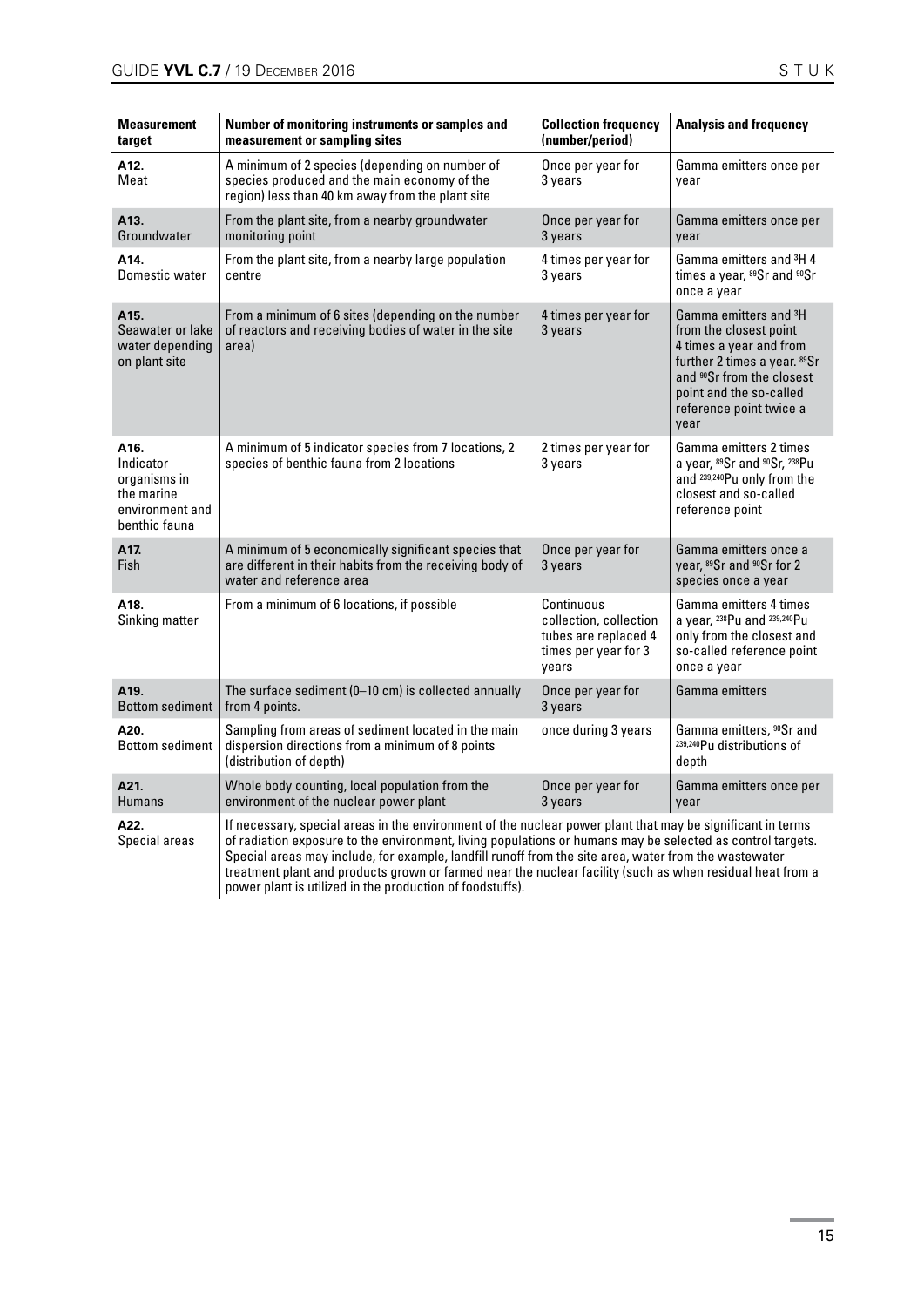# <span id="page-15-0"></span>**APPENDIX B Minimum requirements for a nuclear power plant's programme of environmental radiation surveillance, implemented by the licensee**

| <b>Control target</b>                                                                                 | Number of monitoring instruments or samples and measurement or<br>sampling sites                                                                                                                                                                                                                                                                                                                                                                                                                            | <b>Collection</b><br>frequency<br>(number/period)                                                                                                                   | <b>Analysis and</b><br>frequency                                                                                                                           |
|-------------------------------------------------------------------------------------------------------|-------------------------------------------------------------------------------------------------------------------------------------------------------------------------------------------------------------------------------------------------------------------------------------------------------------------------------------------------------------------------------------------------------------------------------------------------------------------------------------------------------------|---------------------------------------------------------------------------------------------------------------------------------------------------------------------|------------------------------------------------------------------------------------------------------------------------------------------------------------|
| B01.<br>External<br>radiation                                                                         | External radiation dose rate measuring stations in the site area (or<br>its vicinity) and outside of it at a distance of approx. 5 km from the<br>power plant                                                                                                                                                                                                                                                                                                                                               |                                                                                                                                                                     | Continuous<br>measurement<br>and recording                                                                                                                 |
| B02.<br>External<br>radiation                                                                         | 10–20 dosimeter stations evenly spread in the key directions at 1–10<br>km from the power plant                                                                                                                                                                                                                                                                                                                                                                                                             | Continuous<br>collection:<br>dosimeters<br>replaced four<br>times a year                                                                                            | Gamma dose 4<br>times a year                                                                                                                               |
| B03.<br>Radioactive<br>substances<br>in the form<br>of airborne<br>particles and<br>iodine in the air | 4-5 air sample collectors 1-10 km from the power plant                                                                                                                                                                                                                                                                                                                                                                                                                                                      | Continuous<br>collection; filters<br>replaced twice a<br>month, except the<br>closest collector<br>which is replaced<br>once a week<br>during annual<br>maintenance | Gamma emitters<br>twice a month<br>(once a week)                                                                                                           |
| B04.<br>Deposition                                                                                    | 3-5 rainwater collectors 1-10 km from the plant                                                                                                                                                                                                                                                                                                                                                                                                                                                             | Continuous<br>collection;<br>change from the<br>closest collector<br>once a month and<br>from the others<br>four times a year                                       | Gamma emitters<br>and <sup>3</sup> H from the<br>closest collector<br>once a month;<br>other gamma<br>emitters and<br><sup>3</sup> H four times a<br>year. |
| <b>B05.</b><br>Indicator<br>organisms in<br>the terrestrial<br>environment                            | A minimum of one indicator species that enriches radionuclides                                                                                                                                                                                                                                                                                                                                                                                                                                              | 1-2 times a year                                                                                                                                                    | Gamma emitters<br>1–2 times a year                                                                                                                         |
| B06.<br>Garden products                                                                               | 1–10 km from the power plant; a minimum of 1 species                                                                                                                                                                                                                                                                                                                                                                                                                                                        | 1-2 times a year                                                                                                                                                    | Gamma emitters<br>1-2 times a year                                                                                                                         |
| B07.<br>Domestic water                                                                                | From the power plant                                                                                                                                                                                                                                                                                                                                                                                                                                                                                        | 4 times a year                                                                                                                                                      | Gamma emitters<br>and <sup>3</sup> H 4 times<br>per year                                                                                                   |
| <b>B08.</b><br>Seawater or lake<br>water depending<br>on plant site                                   | From at least one location near the discharge opening                                                                                                                                                                                                                                                                                                                                                                                                                                                       | 2–4 times a year                                                                                                                                                    | Gamma emitters<br>and <sup>3</sup> H from the<br>closest point 4<br>times a year                                                                           |
| B09.<br>Special areas                                                                                 | If necessary, special areas in the environment of the nuclear power plant that may be significant in terms<br>of radiation exposure to the environment, living populations or humans may be selected as control targets.<br>Special areas may include, for example, landfill runoff from the site area, water from the wastewater<br>treatment plant and products grown or farmed near the nuclear facility (such as when residual heat from a<br>power plant is utilized in the production of foodstuffs). |                                                                                                                                                                     |                                                                                                                                                            |